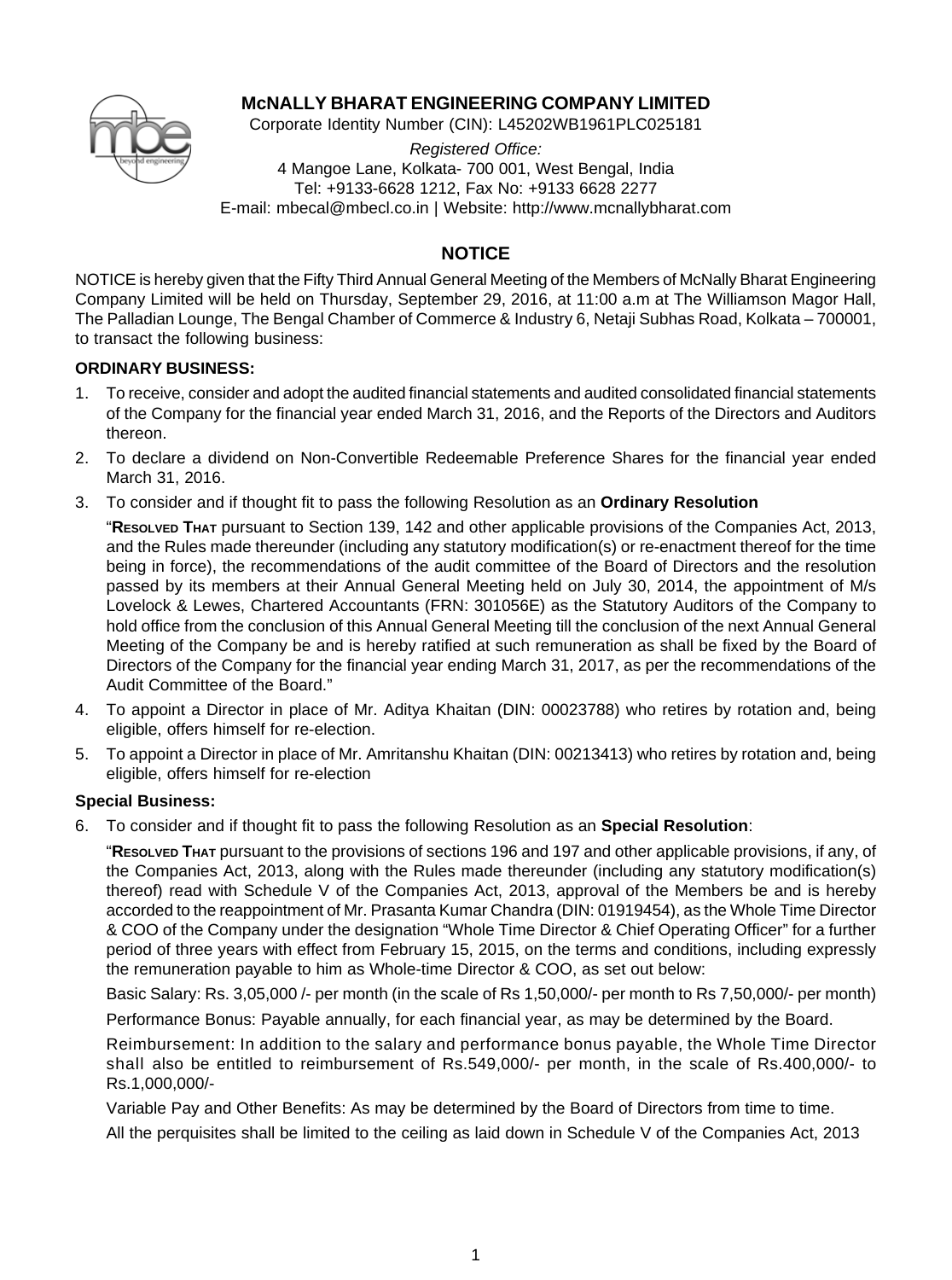## **Provided that -**

- 1) For the purpose of calculating the above ceiling, perquisites and allowances shall be evaluated as per Income Tax Rules, wherever applicable. In the absence of such Rules, perquisites and allowances shall be evaluated at actual cost.
- 2) The Company's contributions to the Provident Fund Scheme and the Superannuation Fund Scheme in accordance with the Company's rules and regulations in force from time to time, shall not be included in the computation of the ceiling on perquisites to the extent these, either singly or put together, are not taxable, under Income Tax Act, 1961.
- 3) The Company's contributions to the Gratuity Fund in accordance with the Rules of the Company shall not be included in the computation of ceiling on perquisites.
- 4) Encashment of leave at the end of the tenure shall not be included in the computation of limits for the remuneration or perquisites/allowances aforesaid.
- 5) Provision for the use of the Company's car for official duties and telephone at residence (including payment for local calls and long distance calls) shall not be included in the computation of ceiling of perquisites.
- 6) The total remuneration payable to the Whole Time Director & Chief Operating Officer by way of Salary, performance bonus and perquisites shall not exceed 5%, and along with other Whole Time Directors, if any, 10% of the entire profit of the Company, calculated in accordance with Sections 197 and 198 of the Companies Act, 2013. In the event of absence or inadequacy of profit during the period, the Whole Time Director & Chief Operating Officer shall be paid the above remuneration as minimum remuneration.

"**RESOLVED FURTHER THAT** in the event of any statutory amendment or modification or relaxation in the provisions relating to the payment of remuneration to the managerial persons or to Schedule V to the Companies Act, 2013, the Board of Directors be and is hereby authorised to vary or increase the remuneration including salary, commission, perquisites, etc. within such prescribed limits."

"**RESOLVED FURTHER THAT** notwithstanding anything to the contrary contained hereinabove, where in any financial year the Company has no profits or its profits are inadequate, the remuneration as decided by the Board from time to time pursuant to the provisions of Schedule V of the Companies Act, 2013, shall be paid to Mr. Prasanta Kumar Chandra as minimum remuneration with the approval of the Central Government, if required, till the end of his tenure."

"**RESOLVED FURTHER THAT** the Board of Directors of the Company be and is hereby authorised to take such steps expedient or desirable to give effect to this resolution."

7. To consider and if thought fit to pass the following Resolution as an **Special Resolution**:

"**RESOLVED THAT** pursuant to the provisions of sections 196 and 197 and other applicable provisions, if any, of the Companies Act, 2013, along with the Rules made thereunder (including any statutory modification(s) thereof) read with Schedule V of the Companies Act, 2013, approval of the Members be and is hereby accorded to the appointment of Mr. Prabir Ghosh (DIN: 01912656), as the Whole time Director of the Company under the designation "Whole Time Director" for a period of three years with effect from July 4, 2016, on the terms and conditions, including expressly the remuneration payable to him as Whole-time Director, as set out below:

Basic Salary: Rs. 3,05,000 /- per month (in the scale of Rs 1,50,000/- per month to Rs 7,50,000/- per month)

Performance Bonus: Payable annually, for each financial year, as may be determined by the Board.

Reimbursement: In addition to the salary and performance bonus payable, the Whole Time Director shall also be entitled to reimbursement of Rs.395,000/- per month, in the scale of Rs. 300,000/- to Rs.1,000,000/-

Variable Pay and Other Benefits: As may be determined by the Board of Directors from time to time.

All the perquisites shall be limited to the ceiling as laid down in Schedule V of the Companies Act, 2013

## **Provided that -**

1) For the purpose of calculating the above ceiling, perquisites and allowances shall be evaluated as per Income Tax Rules, wherever applicable. In the absence of such Rules, perquisites and allowances shall be evaluated at actual cost.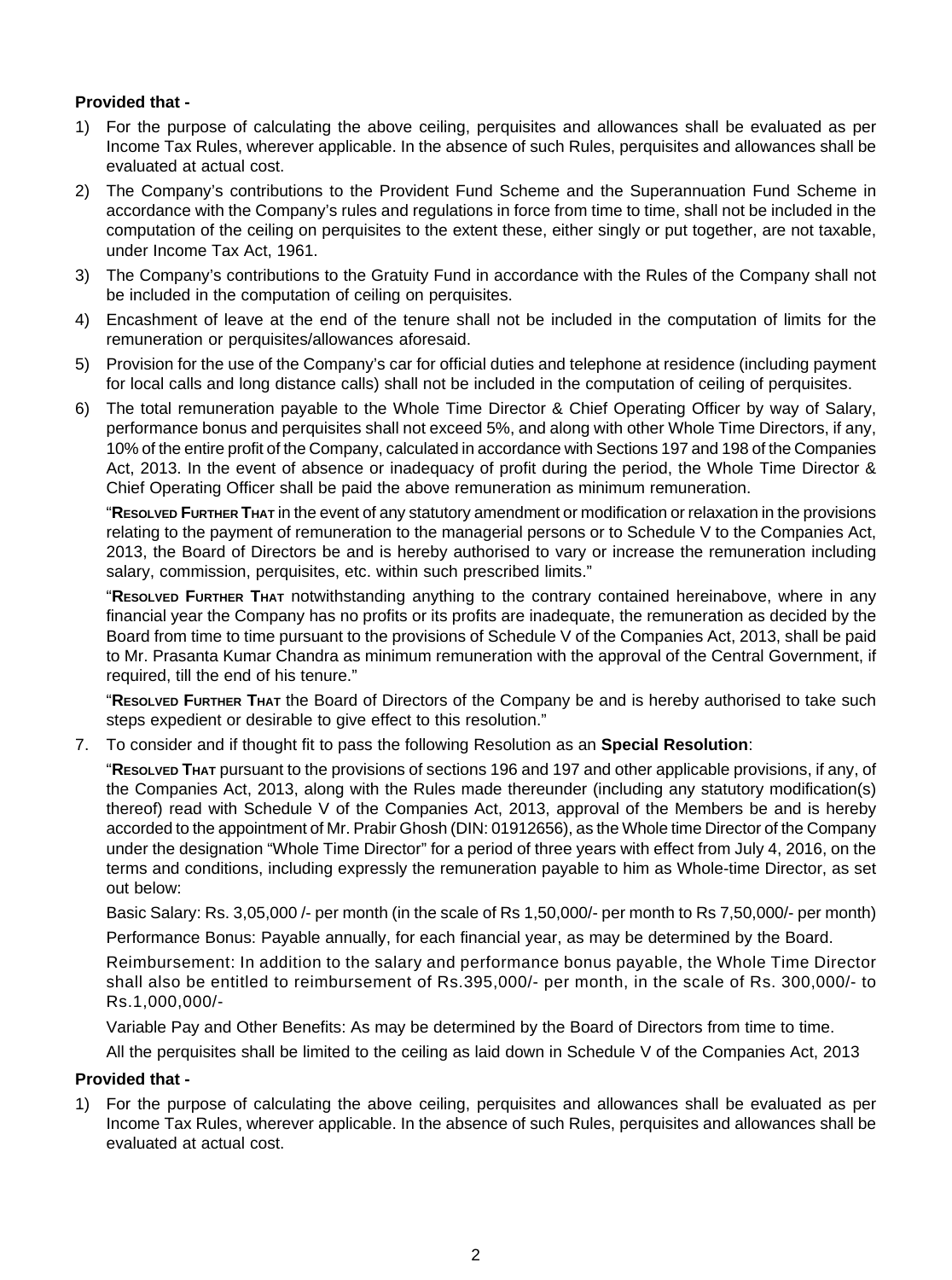- 2) The Company's contributions to the Provident Fund Scheme and the Superannuation Fund Scheme in accordance with the Company's rules and regulations in force from time to time, shall not be included in the computation of the ceiling on perquisites to the extent these, either singly or put together, are not taxable, under Income Tax Act, 1961.
- 3) The Company's contributions to the Gratuity Fund in accordance with the Rules of the Company shall not be included in the computation of ceiling on perquisites.
- 4) Encashment of leave at the end of the tenure shall not be included in the computation of limits for the remuneration or perquisites/allowances aforesaid.
- 5) Provision for the use of the Company's car for official duties and telephone at residence (including payment for local calls and long distance calls) shall not be included in the computation of ceiling of perquisites.
- 6) The total remuneration payable to the Whole Time Director by way of Salary, performance bonus and perquisites shall not exceed 5%, and along with other Whole Time Directors, if any, 10% of the entire profit of the Company, calculated in accordance with Sections 197 and 198 of the Companies Act, 2013. In the event of absence or inadequacy of profit during the period, the Whole Time Director shall be paid the above remuneration as minimum remuneration.

"**RESOLVED FURTHER THAT** in the event of any statutory amendment or modification or relaxation in the provisions relating to the payment of remuneration to the managerial persons or to Schedule V to the Companies Act, 2013, the Board of Directors be and is hereby authorised to vary or increase the remuneration including salary, commission, perquisites, etc. within such prescribed limits."

"**RESOLVED FURTHER THAT** notwithstanding anything to the contrary contained hereinabove, where in any financial year the Company has no profits or its profits are inadequate, the remuneration as decided by the Board from time to time pursuant to the provisions of Schedule V of the Companies Act, 2013, shall be paid to Mr. Prabir Ghosh as minimum remuneration with the approval of the Central Government, if required, till the end of his tenure."

"**RESOLVED FURTHER THAT** the Board of Directors of the Company be and is hereby authorised to take such steps expedient or desirable to give effect to this resolution."

8. To consider and if thought fit to pass the following Resolution as an **Ordinary Resolution**

"**RESOLVED THAT**in terms of Section 148 of the Companies Act, 2013 and the Rules made thereunder (including any statutory modification(s) or re-enactment thereof for the time being in force), the remuneration payable to the Cost Auditor M/s. A. Bhattacharya & Associates, Cost Accountants, appointed by the Board of Directors of the Company for conducting Audit of Cost Accounting records maintained by the Company as applicable, for the year ending March 31, 2017, the details of which are given in the Statement in respect of this item of business annexed to the Notice convening this Meeting, be and is hereby ratified".

> By Order of the Board of Directors For **McNally Bharat Engineering Company Limited**

Kolkata **Dibakar Chatterjee** August 12, 2016 *Company Secretary*

## **NOTES**

- The Statement pursuant to Section 102(1) of the Companies Act, 2013, with respect to special business set out in the Notice is annexed hereto.
- Members entitled to attend and vote at the Annual General Meeting (AGM) may appoint a Proxy to attend and vote thereat instead of himself. Proxy need not be a Member of the Company. Proxy forms, duly completed and stamped, must be received at the Company's Registered Office situated at 4 Mangoe Lane, Kolkata – 700001 at least forty-eight hours before the Meeting to be effective.
- A person can act as a proxy on behalf of members not exceeding fifty and holding in the aggregate not more than ten percent of the total share capital of the Company carrying voting rights. A member holding more than ten percent of the total share capital of the Company carrying voting rights may appoint a single person as proxy and such person shall not act as a proxy for any other person or shareholder.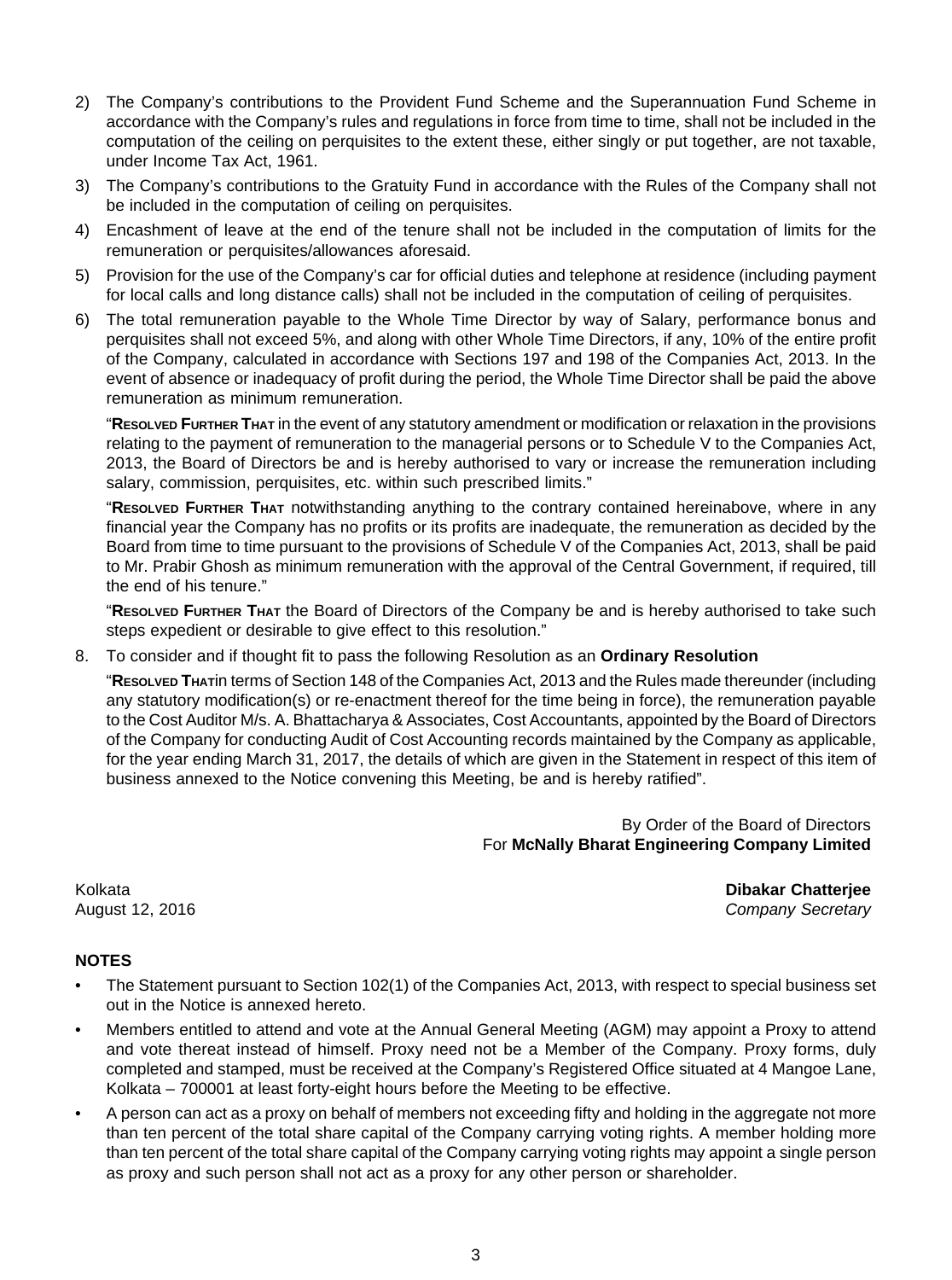- Members/Proxies should bring the Attendance Slip sent herewith, duly filled in, for attending the meeting.
- Corporate Members intending to send their authorised representatives to attend the meeting are requested to send a certified true copy of the Board Resolution of the Company that authorizes such representative to attend and vote on their behalf at the meeting.
- The Company is providing the facility of remote electronic voting to the Members and the details are set out in the Annexure set herewith.
- The voting rights for the shares are one vote per equity share registered in the name of the shareholders/ beneficial owners as of cut-off date of September 22, 2016.
- The facility for voting through ballot will be available at the AGM venue for those Members who do not cast their votes by remote e-voting prior to the AGM. Members, who cast their votes by remote e-voting prior to the AGM, may attend the meeting but will not be entitled to cast their votes once again.
- The Register of Members and Share Transfer Books of the Company will remain closed from September 23, 2016 to September 29, 2016 (both days inclusive).
- Pursuant to the provisions of Section 124 of the Companies Act, 2013, the amount of the Dividend for the subsequent years remaining unpaid or unclaimed for a period of seven years from the date of transfer to Unpaid Dividend Account of the Company shall be transferred to the Investor Education and Protection Fund set up by the Government of India and no payments shall be made in respect of any such claims by the Fund.
- The Shareholders are requested to send directly all documents, transfer, demat requests and other communication in relation thereto to the Registrar at their following address:

M/S Maheshwari Datamatics Pvt. Ltd. Unit: McNally Bharat Engineering Co. Ltd. 6 Mangoe Lane, 2nd Floor Kolkata – 700001

- Members may also note that the Annual Report of the Company for the Financial Year 2015-16 and the Notice of the AGM to be held on September 29, 2016, will be available in the "Investors" section on the Company's portal http://www.mcnallybharat.com/
- The information as required to be provided in terms of the Listing Agreement with the Stock Exchanges regarding the Directors who are proposed to be appointed/re-appointed is annexed.
- Members desiring any information as regards the Accounts are requested to write to the Company at least seven days prior to the meeting so as to enable the Management to keep the information ready at the Meeting.

## **STATEMENT PURSUANT TO SECTION 102 OF THE COMPANIES ACT, 2013 IN RESPECT OF ITEMS OF SPECIAL BUSINESS SET OUT IN THE NOTICE CONVENING THE MEETING:**

## **Item No. 6**

The Nomination & Remuneration Committee of the Board of Directors of the Committee recognized the contributions of Mr. Prasanta Kumar Chandra to the Company as its Whole Time Director & COO and therefore recommended the extension of his tenure to the Board of Directors of the Company on the terms and conditions specified in Resolution No. 6 above. The Board of Directors, thereafter at their meeting held on February 12, 2016, extended his tenure for a further period of three years with effect from February 15, 2016, subject to the approval of the Members of the Company, on the said terms and conditions as has been specified in Resolution No. 6 given above.

## **Background Details**

Mr. Prasanta Kumar Chandra is a Mechanical Engineer, a Cost Accountant and has done his Post-graduation in Marketing Management. He has a brilliant academic record to his credit. He was 1977 batch all-branch topper in engineering from Bengal Engineering College, Shibpore. Later he secured All India First Rank in ICWAI final examination in 1984.

He has approximately 38 years of experience in various Multi-National and professionally managed Companies located at Kolkata, Mumbai and Jakarta (Indonesia) in the field of Design & Engineering, Manufacturing, Project Management, Operations Management and Corporate Planning.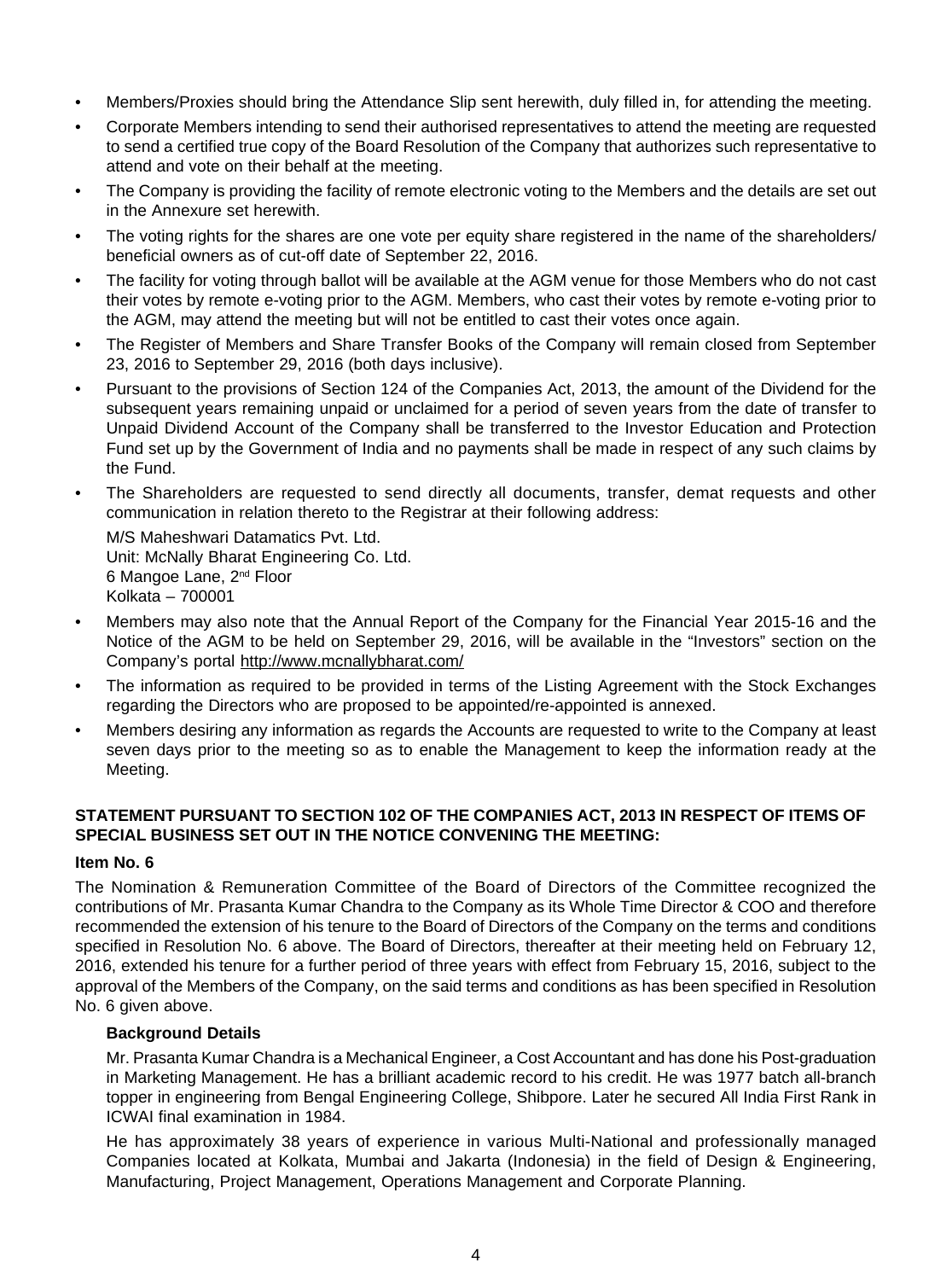He has been associated with various Institutes like the Institute of Cost & Works Accountants - India and the Mumbai University Master of Management Science Programme as a part-time Faculty Member on Finance Management, Management Accounting, Operations Management, Project Management etc. He has also acted as a UNDP Consultant at Dhaka for conducting a training programme at Institute of Cost & Management Accountants Bangladesh for management subjects, including Project Cost Control.

Mr. Prasanta Kumar Chandra currently holds 1,000 Equity Shares in the Company. He is not related to any of the Directors in the Board of Directors of the Company. He is currently not a director in any other listed company.

No director, key managerial personnel or their relatives, except Mr. Prasanta Kumar Chandra, to whom the resolution relates, is interested or concerned with the resolution.

The Board recommends the resolution set forth in Item No. 6 for the approval of the Members.

#### **Item No. 7**

The Nomination & Remuneration Committee of the Board of Directors of the Committee recognized the contributions of Mr. Prabir Ghosh to the Company as its Whole Time Director & CFO. The Committee, therefore, recommended his appointment as the Whole Time Director of the Company for a period of three years with effect from July 4, 2016, on the terms and conditions specified in Resolution No. 7 above. The Board of Directors, thereafter at their meeting held on June 29, 2016, appointed him as the Whole Time Director of the Company for a period of three years with effect from July 4, 2016, subject to the approval of the Members of the Company, on the said terms and conditions as has been specified in Resolution No. 7 given above.

## **Background Details**

Mr. Prabir Kumar Ghosh is a qualified Chartered Accountant (trained in Price Waterhouse) with over 31 years of experience in the areas of Financial Policies and Systems, Corporate Finance, Treasury Management, Manufacturing Accounting, International Finance including GDR, ECB & Suppliers credit, Taxation, Commercial Function including export, import, purchase, exim matters, handling and leading techno--commercial team for large projects, information system development, General Management, Industrial relations and Corporate Strategy. Till 1998 he was Sr Vice-President (Treasury), heading financial & commercial functions of India Foils Limited. Between 1999-2001 he served as President in IFB Agro Industries Ltd., having businesses in distillery, Liquor, marine processing and export. Since November 2001, he is working as Chief Financial Officer in MBE. He has played a crucial role in re-engineering process and repositioning of the Company to its current form.

He is serving as an active member in different committees and sub-committees (both in Eastern India and at national level) of CII, Bengal Chamber, and Indian Chamber. Mr. Ghosh also is a visiting guest faculty of Globsyn Business School.

Mr. Prabir Ghosh currently holds no shares in the Company. He is not related to any of the Directors in the Board of Directors of the Company. He is currently not a director in any other listed company.

No director, key managerial personnel or their relatives, except Mr. Prabir Ghosh, to whom the resolution relates, is interested or concerned with the resolution.

The Board recommends the resolution set forth in Item No. 7 for the approval of the Members.

## **Item No. 8**

The Board of Directors, on the recommendation of the Audit Committee, had approved the appointment of A. Bhattacharya & Associates, Cost Accountants, as Cost Auditors of the Company, subject to approval(s) as may be necessary, for auditing the cost accounts of the Company relating to the products as applicable for the financial year 2016-17 at a remuneration of Rs. 2,00,000/- and service tax at the applicable rate and reimbursement of out of pocket expenses at actual.

In terms of Section 148 of the Companies Act, 2013 read with the Companies (Audit and Auditors) Rules, 2014, the remuneration payable to the Cost Auditors is to be ratified by the Shareholders of the Company.

The Board recommends the resolution set out at Item No. 8 for the approval of the Members of the Company.

None of the Directors and Key Managerial Personnel of the Company and their relatives are concerned or interested, financial or otherwise, in the resolution set out at Item No. 8.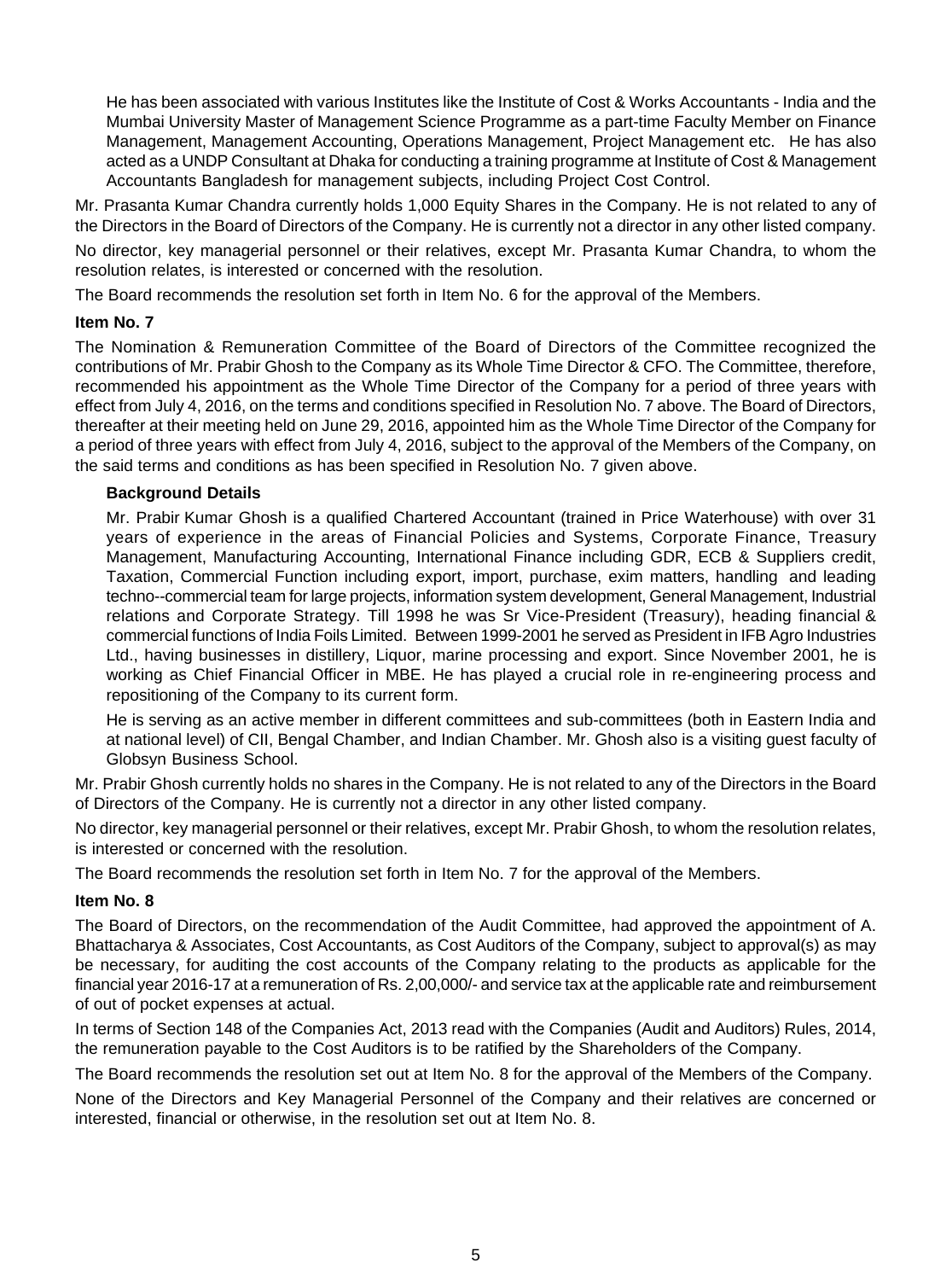## **ADDITIONAL INFORMATION COMMON FOR ITEMS 6 & 7 OF THE STATEMENT ABOVE**

#### **General Information:**

**1. Nature of Industry**

Engineering, Procurement and Construction (EPC) line of activities.

#### **2. Date of commencement of commercial production**

This is an active Company and is in operation since 1961.

## **3. Financial Performance based on given indicators**

For the financial year ended March 31, 2016 –

| Turnover                  | : Rs. 244,633.29 lacs                    |
|---------------------------|------------------------------------------|
| Expenses                  | : Rs. 276,409.89 lacs                    |
| Loss Before Taxes         | : Rs. $30,376.60$ lacs                   |
| Tax Expense               | - Nil                                    |
| Loss After Taxes          | : Rs. $30,376.60$ lacs                   |
| Earnings per Equity Share | : Rs. 66.50 (Basic), Rs. 66.50 (Diluted) |

## **4. Foreign Investments or collaborations**

The Company has the following major foreign subsidiaries:

- a. MBE Mineral Technologies Pte Ltd: Invested amount is US\$ 5,011,373 (649,459 Equity Shares of S'pore Dollar 10 each)
- b. MBE Minerals Zambia Ltd: Invested amount is US\$ 10,000 (49,999,996 Equity Shares of ZMK 1 each)
- c. McNally Bharat Engineering (SA) Proprietary Limited: Investment in 100 Equity Shares of ZAR 20.37 each fully paid.

### **OTHER INFORMATION:**

## **1. Reasons for Loss or inadequacy of profits:**

The volatile financial and commodity markets resulting in high raw material prices, severe financial crunch in the market along with high interest cost of borrowings and the general inflationary pressure combined to exert intense pressure on the financial performance of the Company thus raising the probability of inadequacy of profits.

## **2. Steps taken or proposed to be taken for improvement**

The Company has inducted a new promoter, EMC Limited, who has contributed substantially to the Equity of the Company. The business knowledge, experience of EMC limited and synergies of business between the two companies will not only help the Company to bring business, but at the same time will help the Company to execute the project more successfully and cost efficiently. This will also help the company to have a better operating cash flow and paying out some high interest bearing debts including bank borrowings. By this process, the Company expects to reduce its current levels of credit availed thus generating savings due to lower levels of servicing fixed-interest bearing financial obligations. To broad base its target market; the Company has successfully started its entry into construction into Oil & Gas sector, overseas projects, EPC projects in Cement sector and large infrastructure projects.

## **3. Expected increase in productivity and profits in measureable terms**

The Company has a large Order Book in spite of slowdown in the industrial sector. It has received several high value orders from reputed clients (both Government and Private Sector), including one order for Bitumen Refinery in Sohar area of Oman, which your Company has received in a joint venture with the new promoter group of your Company, EMC Limited. With the reduction of finance cost, there will be a sharp improvement of working capital condition of the Company as well as availability of funds for the project execution. This will enable the Company to increase its productivity and project execution, which in turn will support the higher growth in its turnover for the financial year 2016-17 compared to the previous financial year. The Company maintains 7% to 8% EBIDTA on an average for its projects and it expects a similar margin in the future.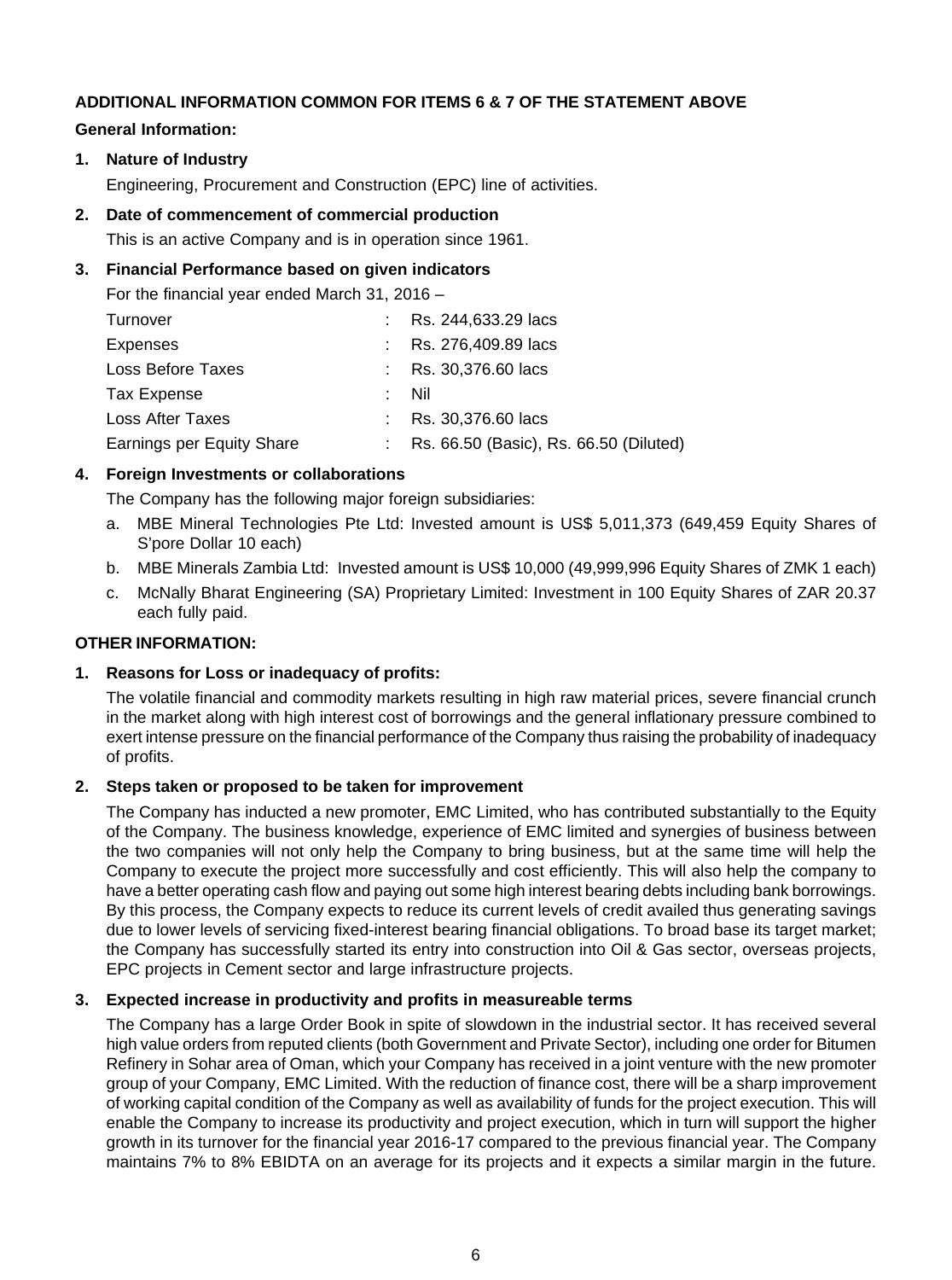Combining it with day to day support that will be available from our new promoter group, EMC Limited, and in-house expertise in Engineering, Procurement and construction for timely execution of projects and efficient Contract and Financial Management, the Company expects to increase both its cash flows and profitability.

### **INFORMATION OF THE DIRECTORS, OFFERING THEMSELVES FOR RE-APPOINTMENT, MENTIONED IN RESOLUTIONS NOS. 4 AND 5 PURSUANT TO THE PROVISIONS OF REGULATION 36 OF THE SEBI (LISTING OBLIGATIONS AND DISCLOSURE REQUIREMENTS) REGULATIONS, 2015**

## **1. Mr. Aditya Khaitan (DIN: 00023788)**

Mr. Aditya Khaitan hails from a renowned family of industrialists, having interest in diverse business activities. Mr. Khaitan has in-depth exposure to and involvement in steering diverse business and has gained considerable experience and expertise in management, production, marketing, corporate finance and other related areas of tea industry and also in the matter of restructuring, mergers, de-mergers and acquisitions of corporate entities.

Mr. Aditya Khaitan is related to Mr. Amritanshu Khaitan, a Non-Executive Director in the Board of Directors of the Company. He is not related to any other member of the Board of Directors of the Company.

He currently holds no shares in the Company.

Names of Listed Company in which Mr. Aditya Khaitan is a Director:

|   | Williamson Magor & Co. Ltd         | Director                                             |
|---|------------------------------------|------------------------------------------------------|
|   | Williamson Financial Services Ltd. | Director                                             |
| 3 | Eveready Industries India Ltd      | Director                                             |
| 4 | McLeod Russel India Ltd            | <b>Managing Director</b><br>Member - Audit Committee |
| 5 | Kilburn Engineering Limited        | Director                                             |

## **2. Mr. Amritanshu Khaitan (DIN: 00213413)**

Mr. Amritanshu Khaitan is an MBA from London Business School. He hails from a highly reputed Industrialist family based in Kolkata. The family has diversified business interests namely in Tea, Battery and Engineering. Mr. Amritanshu Khaitan was the Whole Time Director of Eveready Industries India Limited and was responsible for marketing and other activities of the Company and currently serves as its Managing Director.

Mr. Amritanshu Khaitan is related to Mr. Aditya Khaitan, a Non-Executive Director in the Board of Directors of the Company. He is not related to any other member of the Board of Directors of the Company.

He currently holds no shares in the Company.

Names of Listed Company in which Mr. Amritanshu Khaitan is a Director:

| Williamson Magor & Co. Ltd         | Director                 |
|------------------------------------|--------------------------|
| Kilburn Engineering Limited        | Director                 |
| Eveready Industries India Ltd      | <b>Managing Director</b> |
| McLeod Russel India Ltd            | Director                 |
| Williamson Financial Services Ltd. | Director                 |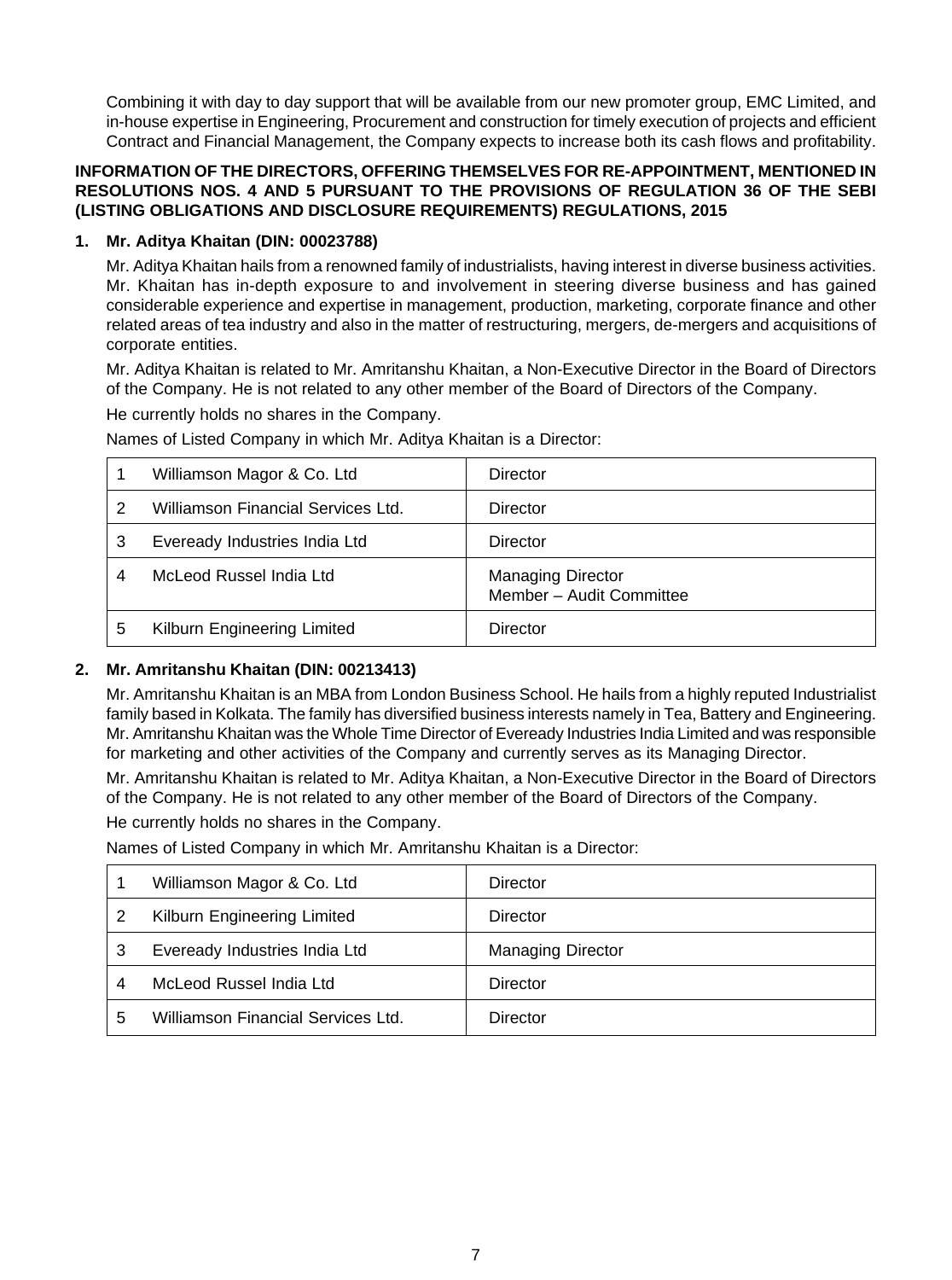## **VENUE LOCATION MAP**



*The Williamson Magor Hall, The Palladian Lounge, The Bengal Chamber of Commerce & Industry 6, Netaji Subhas Road, Kolkata – 700001*

*(Major Landmarks: Opposite old Standard Chartered Building, 350mtrs away from General Post Office of Kolkata, 650mtrs away from BBD Bag Bus Terminus)*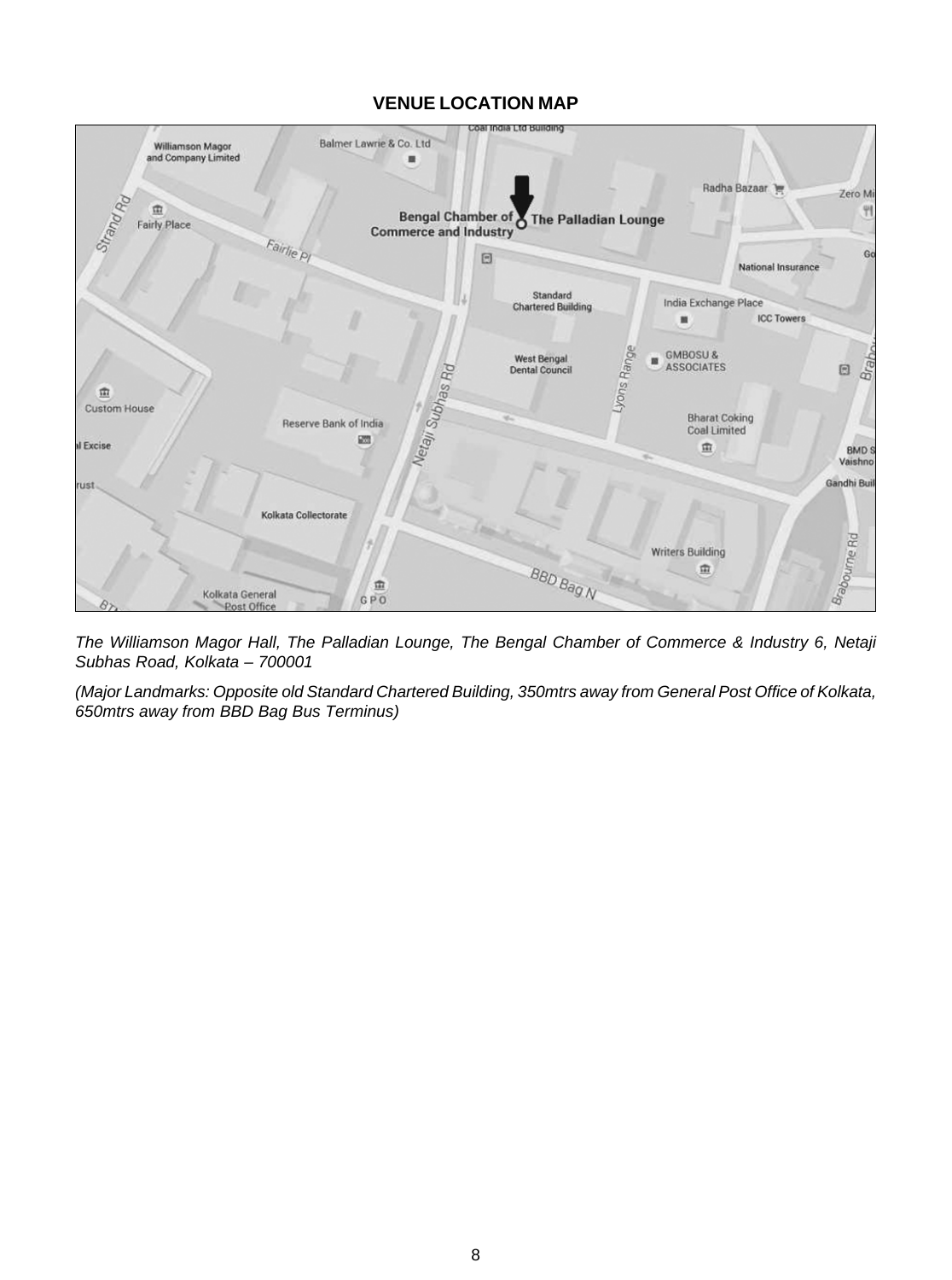

## **McNALLY BHARAT ENGINEERING COMPANY LIMITED**

Corporate Identity Number (CIN): L45202WB1961PLC025181

*Registered Office:* 4 Mangoe Lane, Kolkata- 700 001, West Bengal, India Tel: +9133-6628 1212, Fax No: +9133 6628 2277 E-mail: mbecal@mbecl.co.in | Website: http://www.mcnallybharat.com

# **ADDENDUM TO THE NOTICE OF THE ANNUAL GENERAL MEETING OF THE COMPANY TO BE HELD ON THURSDAY, SEPTEMBER 29, 2016**

The Company has received a notice along with the requisite fee of Rs. One Lakh from a member of the Company under Section 160 of the Companies Act, 2013, proposing the candidature of Ms. Arundhuti Datta as an Independent Director of the Company.

Accordingly, the Company is serving this notice to all the members of the Company under the provisions of Section 160 of the Companies Act, 2013, read with Rule 13 of the Companies (Appointment and Qualification of Directors) Rules, 2014.

The following resolution shall be passed as Resolution No. 9 in the Annual General Meeting of the Company to be held on Thursday, September 29, 2016, at 11:00 a.m at The Williamson Magor Hall, The Palladian Lounge, The Bengal Chamber of Commerce & Industry 6, Netaji Subhas Road, Kolkata – 700001, as a **Special Business**.

## **RESOLUTION NO. 9**

# **To consider and if thought fit, to pass with or without modification(s), the following Resolution as a SPECIAL RESOLUTION:**

"RESOLVED THAT pursuant to Section 149, 152 and other applicable provisions of the Companies Act, 2013, and the Rules made thereunder (including any statutory modification(s) made thereof, for the time being in force) read with Schedule IV of the Companies Act, 2013, Ms. Arundhuti Datta (DIN: 03197285), who was appointed as an Additional Director of the Company by the Board of Directors with effect from August 23, 2016, in terms of Section 161 of the Companies Act, 2013, and in respect of whom the Company has received a notice in writing from a member under Section 160 of the Companies Act, 2013, to propose Ms. Arundhuti Datta as a candidate for the office of a Director of the Company, be and is hereby appointed as an Independent Director of the Company for a term up to September 28, 2021, and whose office shall not be liable to retire by rotation."

# **Statement Pursuant to Section 102 of the Companies Act, 2013 in Respect of Items of Special Business Set Out in the Notice Convening the Meeting and information pursuant to the provisions of Regulation 36 of the SEBI (Listing Obligations and Disclosure Requirements) Regulations, 2015:**

Ms. Arundhuti Datta was appointed with effect from August 23, 2016, as an Additional Director to hold office up to the date of the forthcoming Annual General Meeting.

The Company has received notice in writing along with the requisite fee of Rs. One Lakh from a member of the Company under Section 160 of the Companies Act, 2013, proposing the candidature of Ms. Arundhuti Datta as an Independent Director of the Company

The Company has received from Ms. Arundhuti Datta a letter of consent to act as an Independent Director of the Company and intimation that she is not disqualified under Section 164(2) of the Companies Act, 2013.